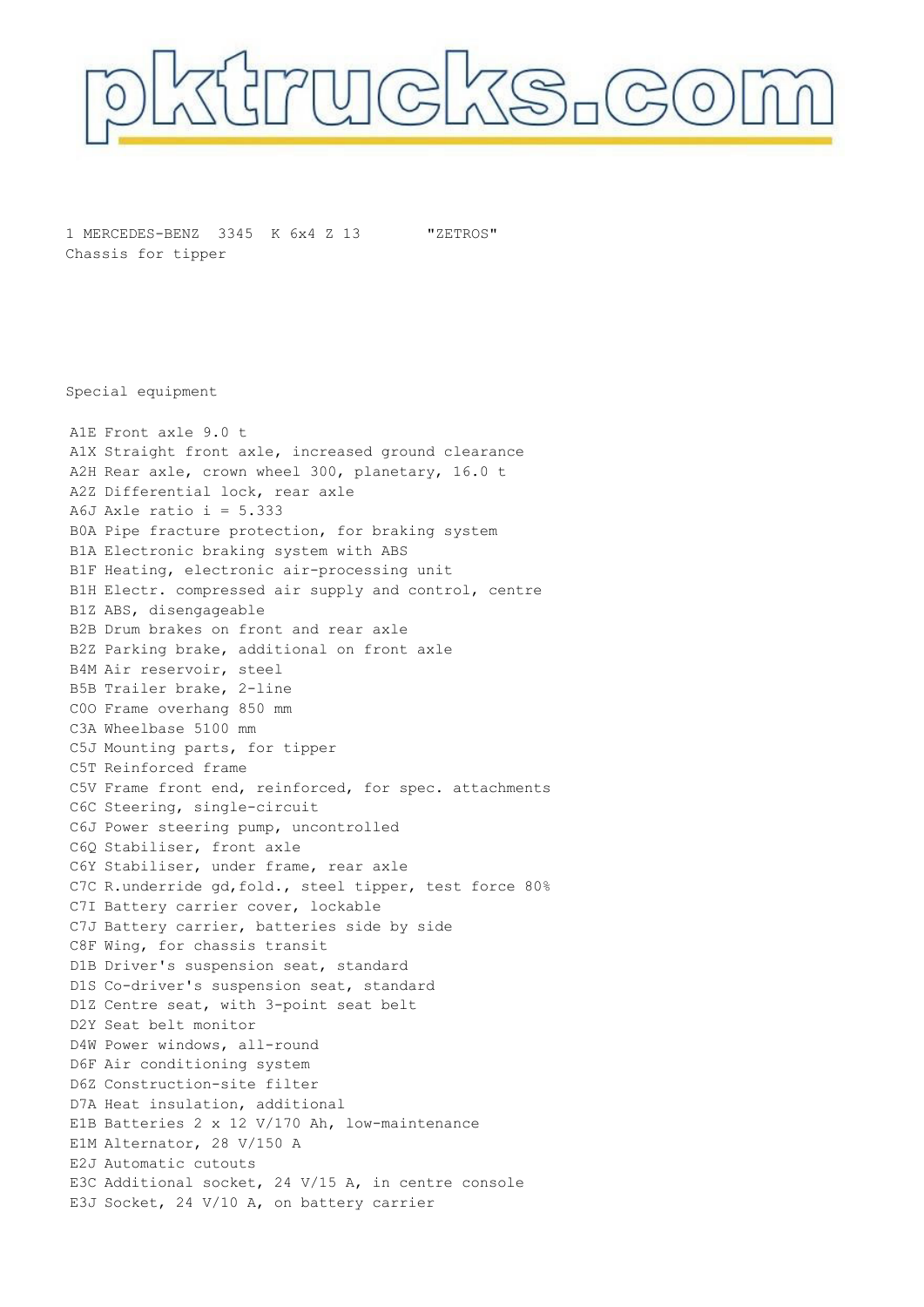E5E Battery master switch, single-pin E6A Trailer socket, 24 V, 15-pin E6E Adapter, 15-pin to 2x7-pin socket E6Z Reversing buzzer F1Q M-cab F2G Cab width 2.30 m F2O Cab, 250 mm attachment height F2Z M-cab, Zetros, 2.30 m, level floor F4H Cab rear wall, without window F6C Windscreen, tinted F6M Main mirror heatable and electrically adjustable F6N Wide-angle mirror, heated F6O Kerb mirror F6Q Air horn F7B Bumper, with steel corners F7Y Cab entrance, left/right, movable F9Y Vehicle key, without transponder G0B Powertrain, 44 t to 80 t G0R Transmission support arms, optimised for removal G1J Transmission G 260-16/11.7-0.69 G5B Double-disc clutch G5H Gearshift, manual I4I Wheel arrangement 6x4 I5H 33.0-tonner I6B Tipper chassis I6W Leaf suspension, rear axle I8Y Model series Zetros Off-road I8Z Model series Zetros J1C Instrument cluster, 12.7 cm, with video function J1K Tachograph, 1 day + 2 drivers, modular J2E Radio with USB connector J4A Maintenance system K0S AdBlue tank, 75 l, right K5C Tank, 390 l, right, 650 x 565 x 1250 mm, steel K5M Tanks, lockable K5Q Fuel screen, tank filler neck K5R Protective plate for tank K7A Exhaust system, tailpipe vertical L1B Daytime driving lamps L1H Foglamps, halogen L1Q Tail lights, construc. in metal holder with grille L2B Auxiliary main-beam headlamp, additional, on roof L2K Rotating beacon, yellow, left and right, front L4Z Protective grille, metal, for headlamps L9E Pre-install. electr. interface, 10 A, non-MB body L9F Provision for fitting marker lights, side M0K Engine package, for heavy-duty operation M0S Noise encapsulation in accordance with ECE M3K Eng. OM460,inline 6, 12.8 l, 330kW (449hp),2200 Nm M5S Engine version Euro V, export M5U Exhaust brake, standard system M6L Air compressor, 2-cylinder M7J Guard plate, bumper M8L Cyclone filter for coarse dust M8Y Fuel pre-filter, chassis-mounted, additional N2E PTO MB 131-2c, pump N6Z Transmission oil cooling